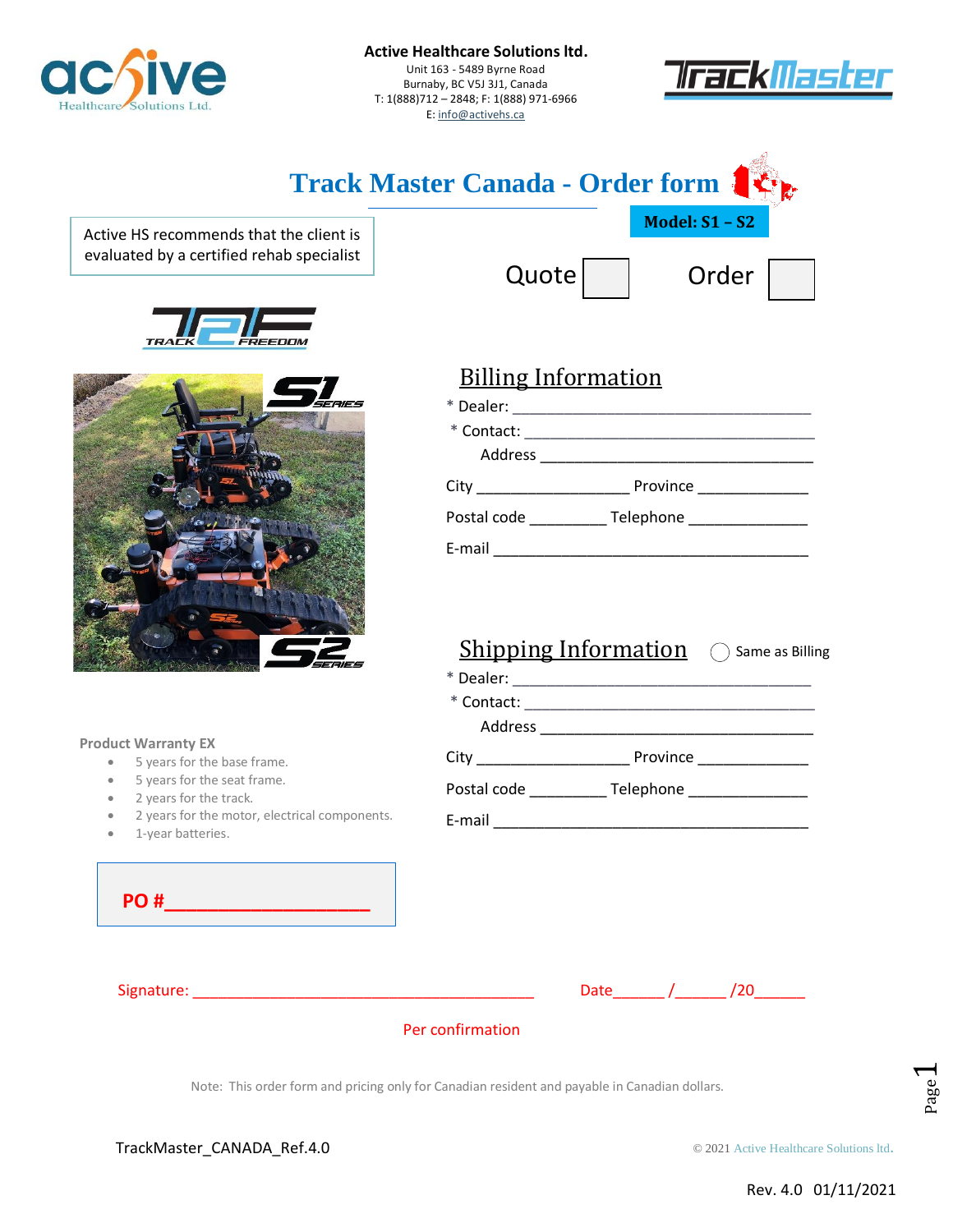



#### *Client Information REQUIRED*

| Postal code _____________________ |
|-----------------------------------|
|                                   |
|                                   |
|                                   |
|                                   |
|                                   |

# **INCREDIBLE SERIES 1 + SERIES 2 FEATURES**

The new TrackMaster Series 1 and Series 2 with an all-aluminum chassis and sleeker design weighting in around 300 lbs. is more efficient, sporty, and manageable traveling throughout uneven terrain. Both Series can be fitted with a wide range of seating and positioning options. At under 29" wide the Series 1 will fit through a standard doorway and into commonly known spaces for powered mobility. For the EXTREME, the Series 2 under 33″ wide has a solid footprint for stability to maximize your comfort and experience.

TAKE LIVE WHERE YOU WANT TO GO!

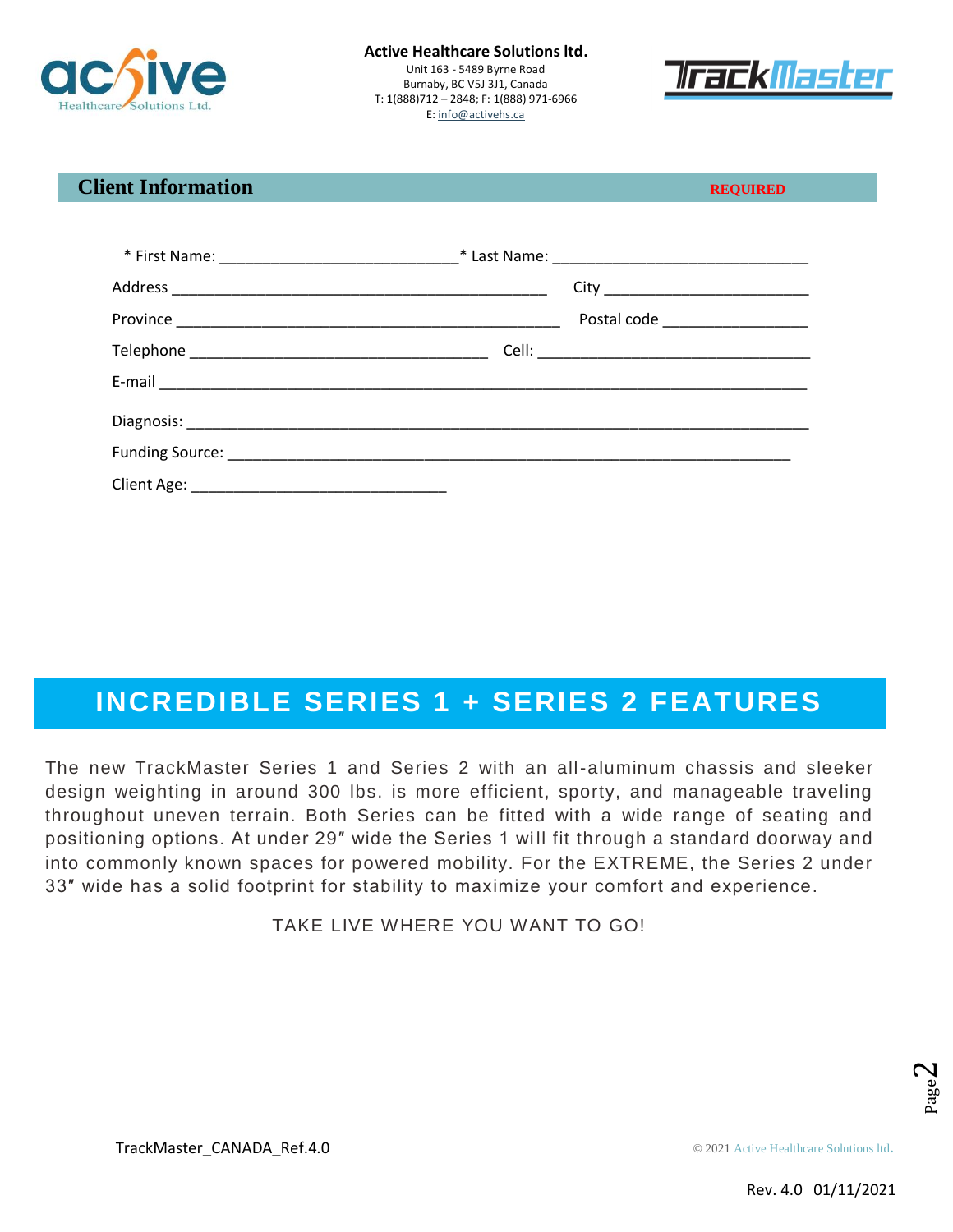

E: [info@activehs.ca](file:///E:/Active%20HS/Documents/Catalog/3D%20joystick/info@activehs.ca)



### **TrackMaster S1 Series, Features & Specifications**

- Height: 35″
- Length: 47″
- Width: Under 29"
- Aircraft Grade Aluminum Chassis.
- Base Weight: Around 300 lbs.
- Seat Height: 23" Speed: Up to 4.5 mph
- Smooth Ride with Vibration Dampening Technology.
- Ground Clearance: 4" F-3.5″R Track: Type II Standard
- Batteries: 2 X 12V SEALED LEAD ACID
- Motors: 24V 1-HP Electric Motors
- Industry Leading R-Net Controller 120AMP.
- Turning Radius: Zero
- Battery Charger: 12AMP HD Waterproof with Bluetooth Capability.
- Range: Up to 8 Miles Depending on Terrain.
- Purchase with Standard Seat Frame or Lower Unit Only for Complex Seating.

## **TrackMaster S2 Series, Features & Specifications**

- Height: 40″
- Length: 53″
- Width: Under 33"
- Aircraft Grade Aluminum Chassis.
- Base Weight: Around 300 lbs.
- Seat Height: 23″ Speed: Up to 4.5 mph
- Smooth Ride with Vibration Dampening Technology.
- Ground Clearance: 4" F-3.5″R Track: Type II Standard
- Batteries: 2 X 12V SEALED LEAD ACID
- Motors: 24V 1-HP Electric Motors.
- Industry Leading R-Net Controller 120AMP.
- Turning Radius: Zero
- Battery Charger: 12AMP HD Waterproof with Bluetooth Capability.
- Range: Up to 8 Miles Depending on Terrain.
- Purchase with Standard Seat Frame or Lower Unit Only for Complex Seating.









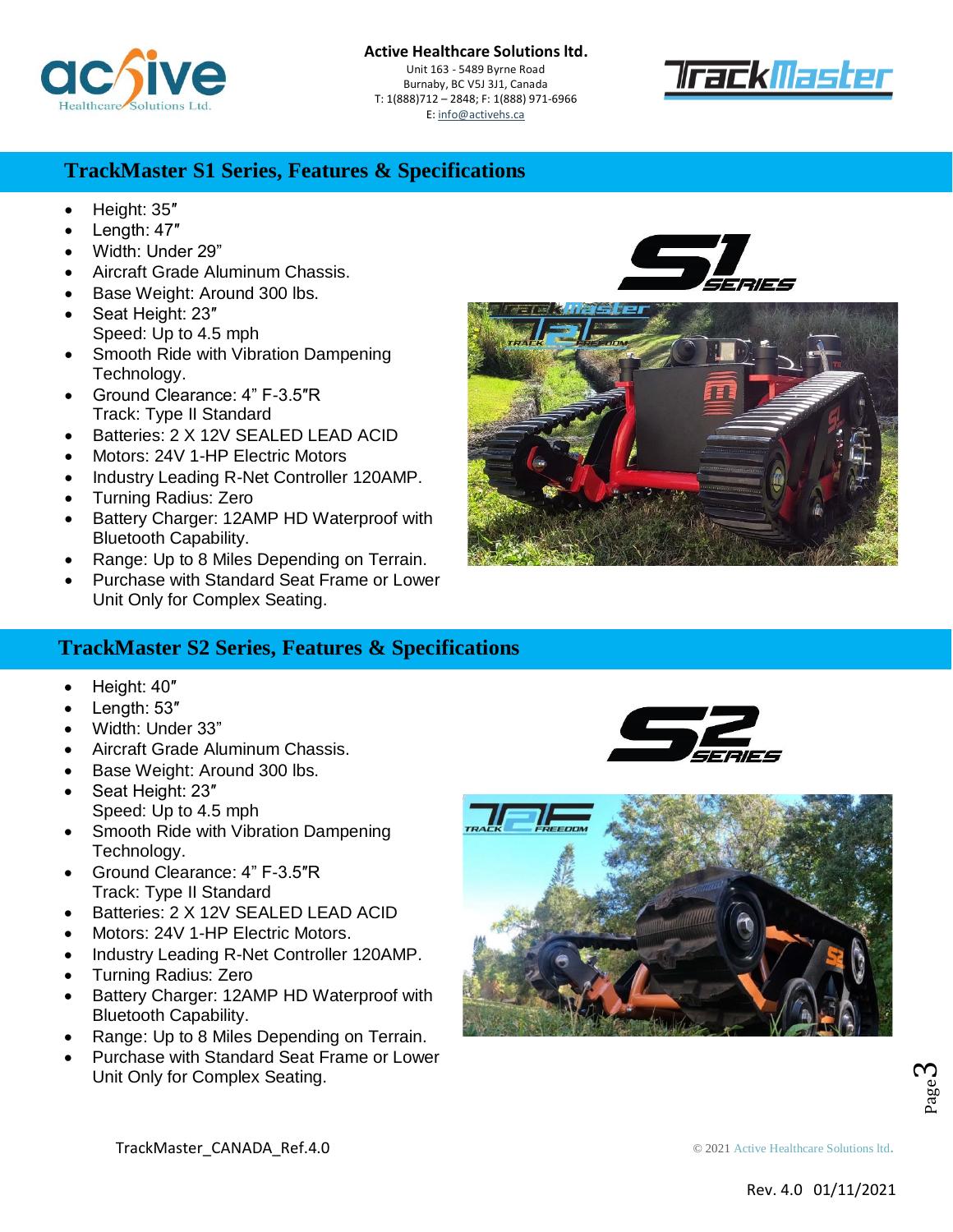

<u> NrackMaster</u>

Burnaby, BC V5J 3J1, Canada T: 1(888)712 – 2848; F: 1(888) 971-6966 E: [info@activehs.ca](file:///E:/Active%20HS/Documents/Catalog/3D%20joystick/info@activehs.ca)

| <b>TrackMaster S1 Series, Base Options</b> |                                                                                                                                                                                                                                                                                                                                                                      | <b>REQUIRED</b> |  |
|--------------------------------------------|----------------------------------------------------------------------------------------------------------------------------------------------------------------------------------------------------------------------------------------------------------------------------------------------------------------------------------------------------------------------|-----------------|--|
| Code#                                      | <b>Description</b>                                                                                                                                                                                                                                                                                                                                                   | <b>MRSP-CA</b>  |  |
| S <sub>1</sub> -LU                         | Lower Unit Only w/o seat frame under 29" width:                                                                                                                                                                                                                                                                                                                      | \$29,260.00     |  |
|                                            | INCLUDES: (1) ALUMINUM CHASSIS, (1) SERIES 1 LOWER BASE UNIT<br>ONLY WITH STANDARD NARROW TRACKS (4.5" WIDTH/EA), (1)<br>STANDARD BASE POWDER COATING COLOR, (1) BLUE SMART IP67<br>CHARGER, (2) 12V 100AH BATTERIES, (2) DUAL 1-HORSE POWER<br>ELECTRIC MOTORS, (1) R-NET CONTROLLER, (1) R-NET POWER<br>MODULE, (2) 1,200 LUMEN LED FLOODLIGHT, (1) DUAL USB PORT. |                 |  |
| S <sub>2</sub> -LU                         | Lower Unit Only w/o seat frame under 33" width:                                                                                                                                                                                                                                                                                                                      | \$29,260.00     |  |
|                                            | INCLUDES: (1) ALUMINUM CHASSIS, (1) SERIES 2 BASE WITH<br>STANDARD WIDE TRACKS (6.5" WIDTH/EA), (1) STANDARD BASE<br>POWDER COATING COLOR, (1) BLUE SMART IP67 CHARGER, (2) 12V<br>100AH BATTERIES, (2) DUAL 1-HORSE POWER ELECTRIC MOTORS, (1)<br>R-NET CONTROLLER, (1) R-NET POWER MODULE, (2) 1,200 LUMEN LED<br>FLOODLIGHTS, (1) DUAL USB PORT.                  |                 |  |
| <b>TM-SSF</b>                              | <b>TrackMaster Static Seat Frame:</b>                                                                                                                                                                                                                                                                                                                                | \$6,300.00      |  |
|                                            | STANDARD SEATING ONLY INCLUDES: (1) TRACKMASTER STATIC SEAT<br>FRAME ASSEMBLY, (2) LEFT AND RIGHT PADDED SWING AWAY ARM<br>RESTS, (1) FLIP UP FOOTREST, (4) POINT SUSPENSION (VIBRATION<br>DAMPENING TECHNOLOGY), LAP SEAT BELT (SEAT AND BACK<br><b>CUSHION NOT INCLUDED).</b>                                                                                      |                 |  |

### **TrackMaster (S1+S2) CONVERSION KIT**

| Code#                              | <b>Description</b>                                                                                                                                                                                                          | <b>MRSP-CA</b> |                |
|------------------------------------|-----------------------------------------------------------------------------------------------------------------------------------------------------------------------------------------------------------------------------|----------------|----------------|
| <b>SERIES 1</b><br><b>KIT-CONV</b> | THIS CONVERSION KIT WILL ALLOW YOU TO CHANGE<br>THE SERIES 1 TO A SERIES 2<br><b>SERIES 1 CONVERSION KIT INCLUDES:</b><br>(2) S1 NARROW INDOOR/OUTDOOR TRACKS, (2) S1 DRIVE WHEELS, (8)<br><b>BOGIE WHEELS AND SPACERS.</b> | \$7,000.00     |                |
| <b>SERIES 2</b><br><b>KIT-CONV</b> | THIS CONVERSION KIT WILL ALLOW YOU TO CHANGE<br>THE SERIES 2 TO A SERIES 1                                                                                                                                                  | \$7,000.00     |                |
|                                    | <b>SERIES 2 CONVERSION KIT INCLUDES:</b><br>(2) S2 WIDE INDOOR/OUTDOOR TRACKS, (2) S2 DRIVE WHEELS, (8) BOGIE<br>WHEELS AND SPACERS.                                                                                        |                | $_{\rm Page}4$ |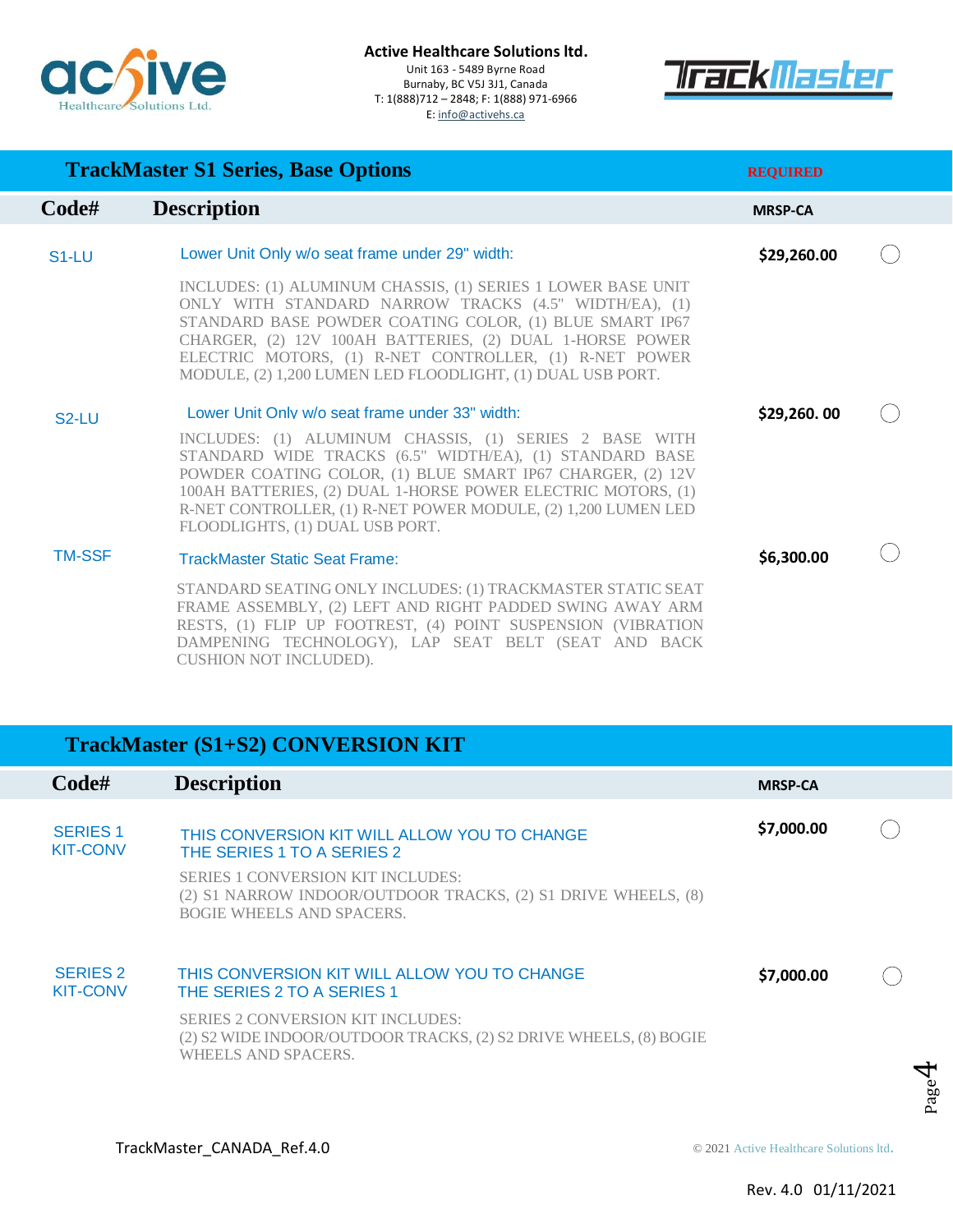

Unit 163 - 5489 Byrne Road Burnaby, BC V5J 3J1, Canada T: 1(888)712 – 2848; F: 1(888) 971-6966 E: [info@activehs.ca](file:///E:/Active%20HS/Documents/Catalog/3D%20joystick/info@activehs.ca)



| <b>TrackMaster (S1+S2) Frame Color</b> |                                           | <b>REQUIRED</b> |
|----------------------------------------|-------------------------------------------|-----------------|
| Code#                                  | <b>Description</b>                        | <b>MRSP-CA</b>  |
| MB-PCC1                                | <b>SERIES 1 POWDER COAT: MATTE BLACK</b>  | N/C             |
| ODG-PCC1                               | SERIES 1 POWDER COAT: OLIVE DRAB GREEN    | \$504           |
| OR-PCC1                                | SERIES 1 POWDER COAT: ORANGE BURNT        | \$504           |
| GR-PCC1                                | <b>SERIES 1 POWDER COAT: GRAY</b>         | \$504           |
| RD-PCC1                                | <b>SERIES 1 POWDER COAT: RED</b>          | \$504           |
| MB-PCC <sub>2</sub>                    | <b>SERIES 2 POWDER COAT: MATTE BLACK</b>  | N/C             |
| ODG-PCC2                               | SERIES 2 POWDER COAT: OLIVE DRAB GREEN    | \$504           |
| OR-PCC <sub>2</sub>                    | <b>SERIES 2 POWDER COAT: ORANGE BURNT</b> | \$504           |
| GR-PCC2                                | <b>SERIES 2 POWDER COAT: GRAY</b>         | \$504           |
| RD-PCC2                                | <b>SERIES 2 POWDER COAT: RED</b>          | \$504           |
| <b>OTHER</b>                           | <b>CUSTOM COLOUR:</b>                     | <b>ASK</b>      |

| <b>TrackMaster (Joystick &amp; Joystick Mount)</b> |                                                                   |                |  |  |
|----------------------------------------------------|-------------------------------------------------------------------|----------------|--|--|
| $\mathbf{Code}^{\#}$                               | <b>Description</b>                                                | <b>MRSP-CA</b> |  |  |
| <b>LR-NET Joystick</b>                             | Standard R-net Joystick W/ Fixed-Depth Adjustable Left Mount      | N/C            |  |  |
| <b>RR-NET Joystick</b>                             | Standard R-net Joystick W/ Fixed-Depth Adjustable Right Mount     | N/C            |  |  |
| PER-1833059                                        | Upgrade Joystick Module (PJSM) w/ Durable metal housing (option). | \$1225.25      |  |  |

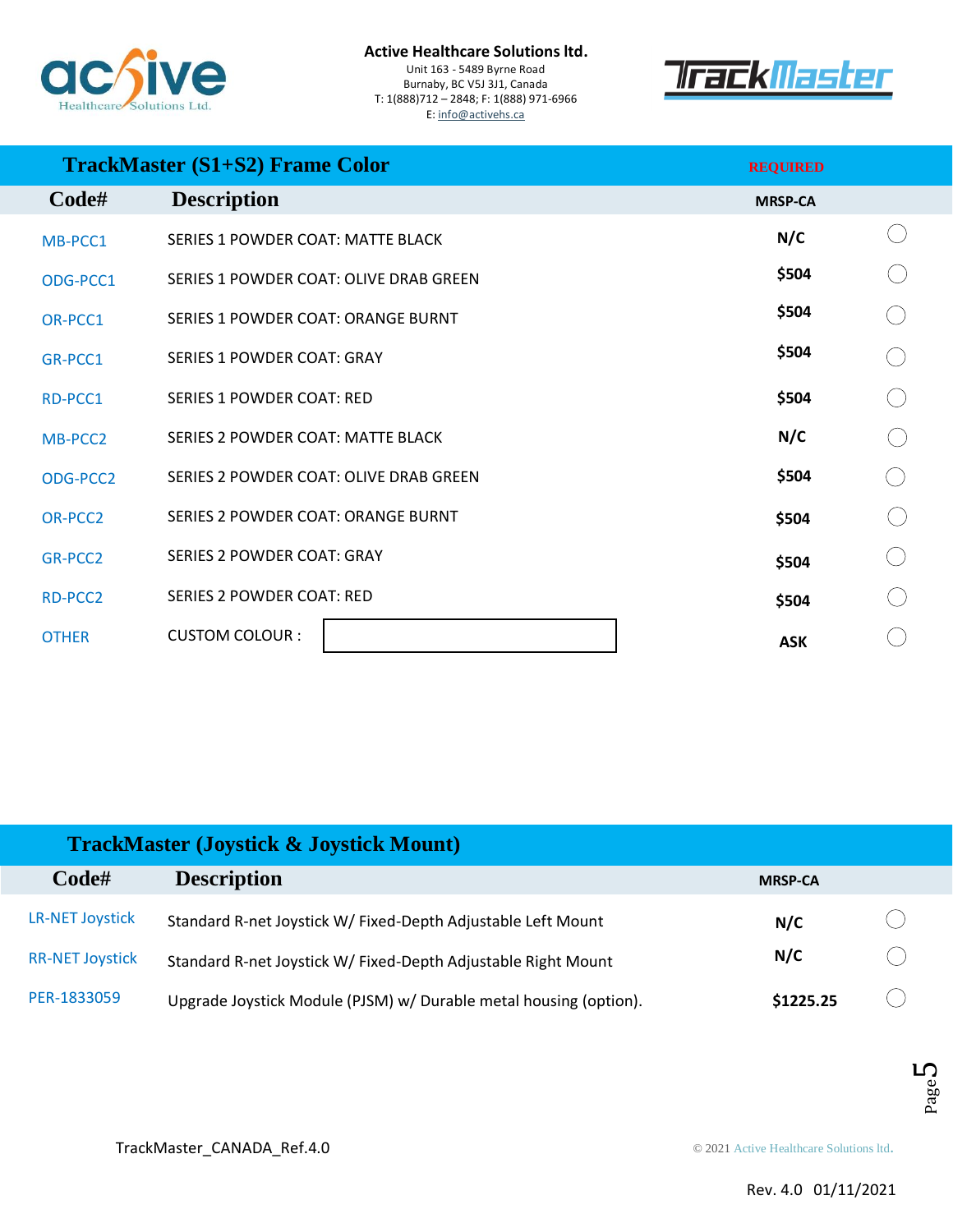

Unit 163 - 5489 Byrne Road Burnaby, BC V5J 3J1, Canada T: 1(888)712 – 2848; F: 1(888) 971-6966 E: [info@activehs.ca](file:///E:/Active%20HS/Documents/Catalog/3D%20joystick/info@activehs.ca)



| <b>Seat Cushion Sizes (width x depth)</b> |
|-------------------------------------------|
|-------------------------------------------|

| Code#              | <b>Description</b>                                   | <b>MRSP-CA</b> |
|--------------------|------------------------------------------------------|----------------|
| <b>CU-FV-18X18</b> | E2601: Curve Cushion, Molded Base, Comfort-Tek Cover | \$345          |
| <b>CU-FV-18X20</b> | E2601: Curve Cushion, Molded Base, Comfort-Tek Cover | \$345          |
| <b>CU-FV-20X18</b> | E2601: Curve Cushion, Molded Base, Comfort-Tek Cover | \$345          |
|                    |                                                      | \$345          |
| <b>CU-SV-18x18</b> | E2601: Curve Cushion, Molded Base, Stretch-Air Cover | \$345          |
| CU-SV-18x20        | E2601: Curve Cushion, Molded Base, Stretch-Air Cover | \$345          |
| CU-SV-20x18        | E2601: Curve Cushion, Molded Base, Stretch-Air Cover | \$345          |
| CU-SV-20x20        | E2601: Curve Cushion, Molded Base, Stretch-Air Cover | \$345          |

|              | <b>Back Support Sizes (width x depth)</b>            |                |  |
|--------------|------------------------------------------------------|----------------|--|
| Code#        | <b>Description</b>                                   | <b>MRSP-CA</b> |  |
| AB-BS18Wx16L | E2601: Curve Cushion, Molded Base, Stretch-Air Cover | \$880          |  |
| AB-BS18Wx18L | E2601: Curve Cushion, Molded Base, Stretch-Air Cover | \$880          |  |
| AB-BS18Wx20L | E2601: Curve Cushion, Molded Base, Stretch-Air Cover | \$960          |  |
| AB-BS20Wx18L | E2601: Curve Cushion, Molded Base, Stretch-Air Cover | \$960          |  |
| AB-BS20Wx20L | E2601: Curve Cushion, Molded Base, Stretch-Air Cover | \$960          |  |

## **Back Support Sizes (width x depth)**

|                      | 2 Point Attachment    | <b>4 Point Attachment</b> |  |
|----------------------|-----------------------|---------------------------|--|
| Standard             | MRSP-CA: N/C          | <b>MRSP-CA: \$195</b>     |  |
| <b>Quick Release</b> | <b>MRSP-CA: \$140</b> | <b>MRSP-CA: \$255</b>     |  |



TrackMaster\_CANADA\_Ref.4.0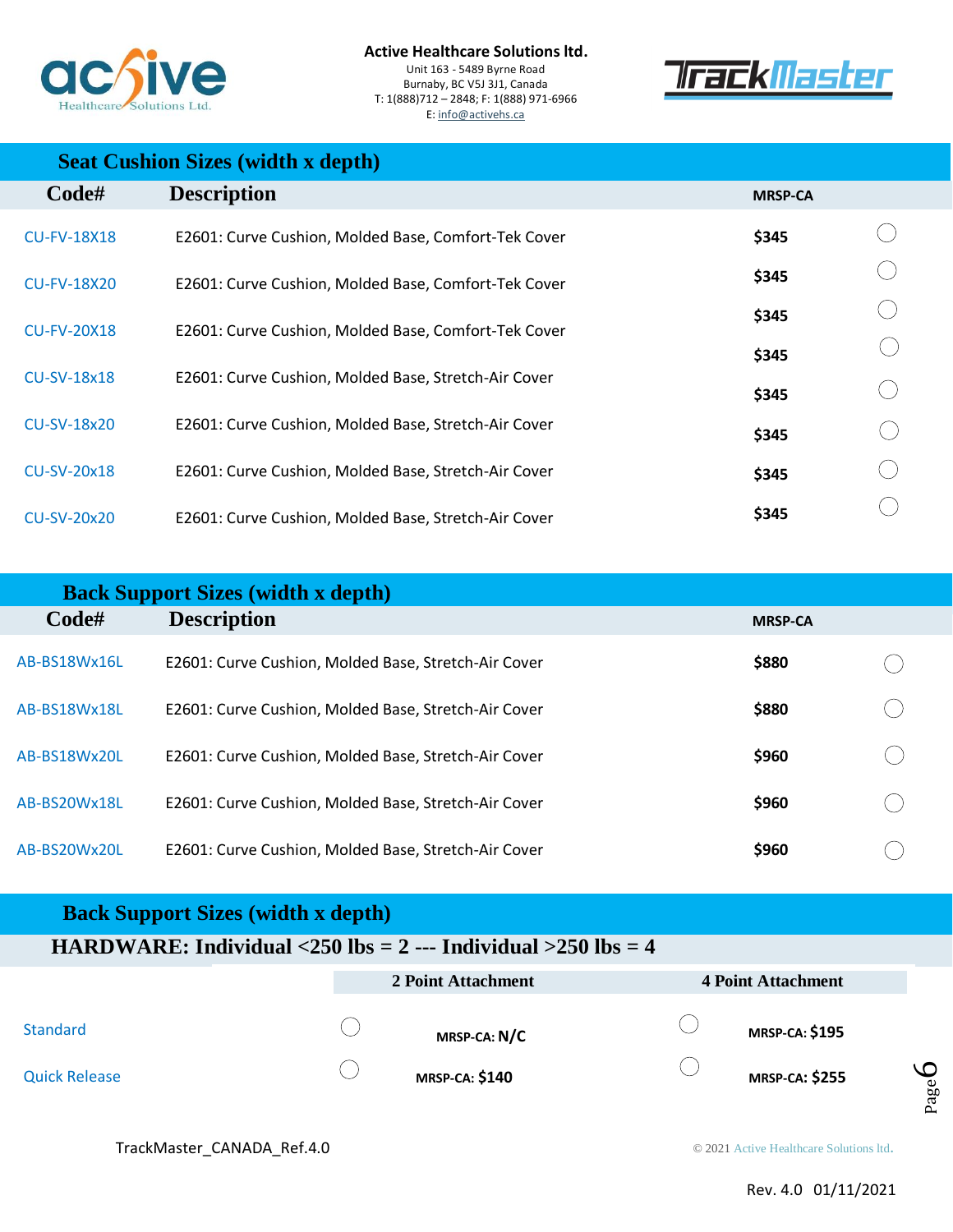

m **Post Pads and Hard** 



Unit 163 - 5489 Byrne Road Burnaby, BC V5J 3J1, Canada T: 1(888)712 – 2848; F: 1(888) 971-6966 E: [info@activehs.ca](file:///E:/Active%20HS/Documents/Catalog/3D%20joystick/info@activehs.ca)

|                                       | ATHI NEST I aus and Tiaruware                       |                                                                        |                |      |
|---------------------------------------|-----------------------------------------------------|------------------------------------------------------------------------|----------------|------|
| Code#                                 | <b>Description</b>                                  |                                                                        | <b>MRSP-CA</b> |      |
| $IM-IL$                               | Basic Arm full length 3.75W X 14.50L X 1.50H" Left  |                                                                        | \$108          |      |
| IM-IR                                 | Basic Arm full length 3.75W X 14.50L X 1.50H" Right |                                                                        | \$108          |      |
|                                       | <b>Accessories Options</b>                          |                                                                        |                |      |
| Code#                                 | <b>Description</b>                                  |                                                                        | <b>MRSP-CA</b> |      |
| <b>Hard Storage Gear</b><br><b>A.</b> |                                                     |                                                                        |                |      |
| <b>UB-101</b>                         | Hard Storage Utility Box (Installed)                |                                                                        | \$860          |      |
|                                       |                                                     |                                                                        |                |      |
| <b>Soft Storage Gear</b><br><b>B.</b> |                                                     |                                                                        |                |      |
| <b>BAG-101</b>                        | Side Kick Bag - Left                                |                                                                        | \$116          |      |
|                                       |                                                     |                                                                        |                |      |
| <b>BAG-101</b>                        | Side Kick Bag - Right                               |                                                                        | \$116          |      |
|                                       |                                                     |                                                                        |                |      |
| $\mathbf{C}$ .                        | <b>RAM Mount Attachments</b>                        |                                                                        |                |      |
| <b>RAM-B-132-1RU</b>                  |                                                     | RAM Handlebar Rail Mount with Self-Leveling Cup Holder and Cozy        | \$188          |      |
| <b>RAM-B-149Z-UN7U</b>                |                                                     | RAM Handlebar Rail Mount with Universal X-Grip® Cell/iPhone Holder     | \$249          |      |
| <b>RAP-390-RBU</b>                    | RAM Tube Jr. Fishing Rod Holder and Round Base      |                                                                        | \$199          |      |
|                                       |                                                     |                                                                        |                |      |
| <b>D. Gun Transport Attachments</b>   |                                                     |                                                                        |                |      |
| <b>RAM-B-149Z-GUN1U</b>               | RAM Handlebar Rail Mount with Belt Clip Gun Holder  |                                                                        | \$245          |      |
| KP-20035                              | Boottector Bracket - Gun Transport Case Bracket     |                                                                        | \$405          |      |
| B0855BN2Q2                            |                                                     | RIFLE SHOOTING REST FOR OUTDOOR RANGE AND HUNTING, (Old Part KP-20020) | \$869.75       | Page |